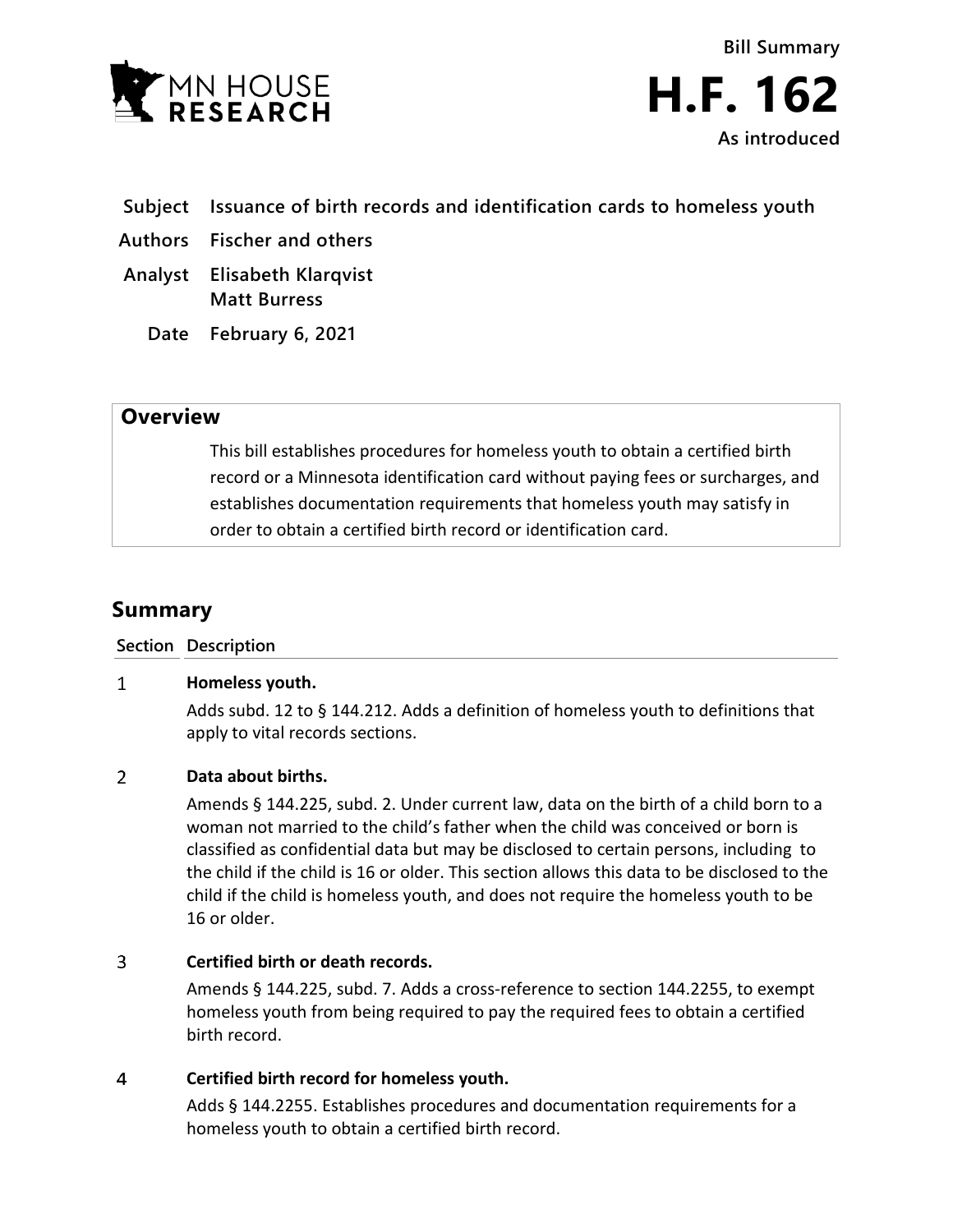## **Section Description**

**Subd. 1. Application; certified birth record.** Allows a subject of a birth record who is a homeless youth in this or another state to apply to the state registrar or a local issuance office for a certified birth record. Lists what a homeless youth must submit to the state registrar or local issuance office.

**Subd. 2. Statement verifying subject is a homeless youth.** If a homeless youth submits a statement from another individual to verify that the youth is a homeless youth, lists information that must be included in the statement, and requires the individual providing the statement to also provide a copy of the individual's employment identification.

**Subd. 3. Expiration; reissuance.** If a subject of a birth record obtains a birth record in part using a statement from another individual to verify that the subject is a homeless youth, makes the birth record expire 6 months after issuance. Allows the subject of such a birth record to surrender the expired record to the state registrar or local issuance office and obtain another birth record. Provides that all birth records obtained under this subdivision expire 6 months after issuance. If the subject does not surrender the expired birth record, requires the subject to apply for a certified record according to subdivision 1.

**Subd. 4. Fees waived.** Prohibits the state registrar or local issuance office from charging a fee to a homeless youth for issuing a certified birth record or statement of no vital record found under this section.

**Subd. 5. Data practices.** Classifies as private data on individuals, a statement from the subject of the birth record that he or she is a homeless youth, and a statement from another individual verifying that the subject of the birth record is a homeless youth.

Makes this section effective the day following final enactment for applications for and the issuance of certified birth records on or after January 1, 2022.

#### 5 **Birth record fees waived for homeless youth.**

Adds subd. 7 to § 144.226. Amends a section governing fees for the issuance of vital records to exempt a homeless youth from payment of any fees required under this section to obtain a certified birth record or statement of no record found.

#### 6 **Identification card for homeless youth.**

Adds subd. 3b to § 171.07. Authorizes a homeless youth to obtain a Minnesota identification card without paying transaction or filing fees. Sets documentation requirements that apply instead of administrative rules requiring proof of identity, Minnesota residency, and lawful presence in the United States.